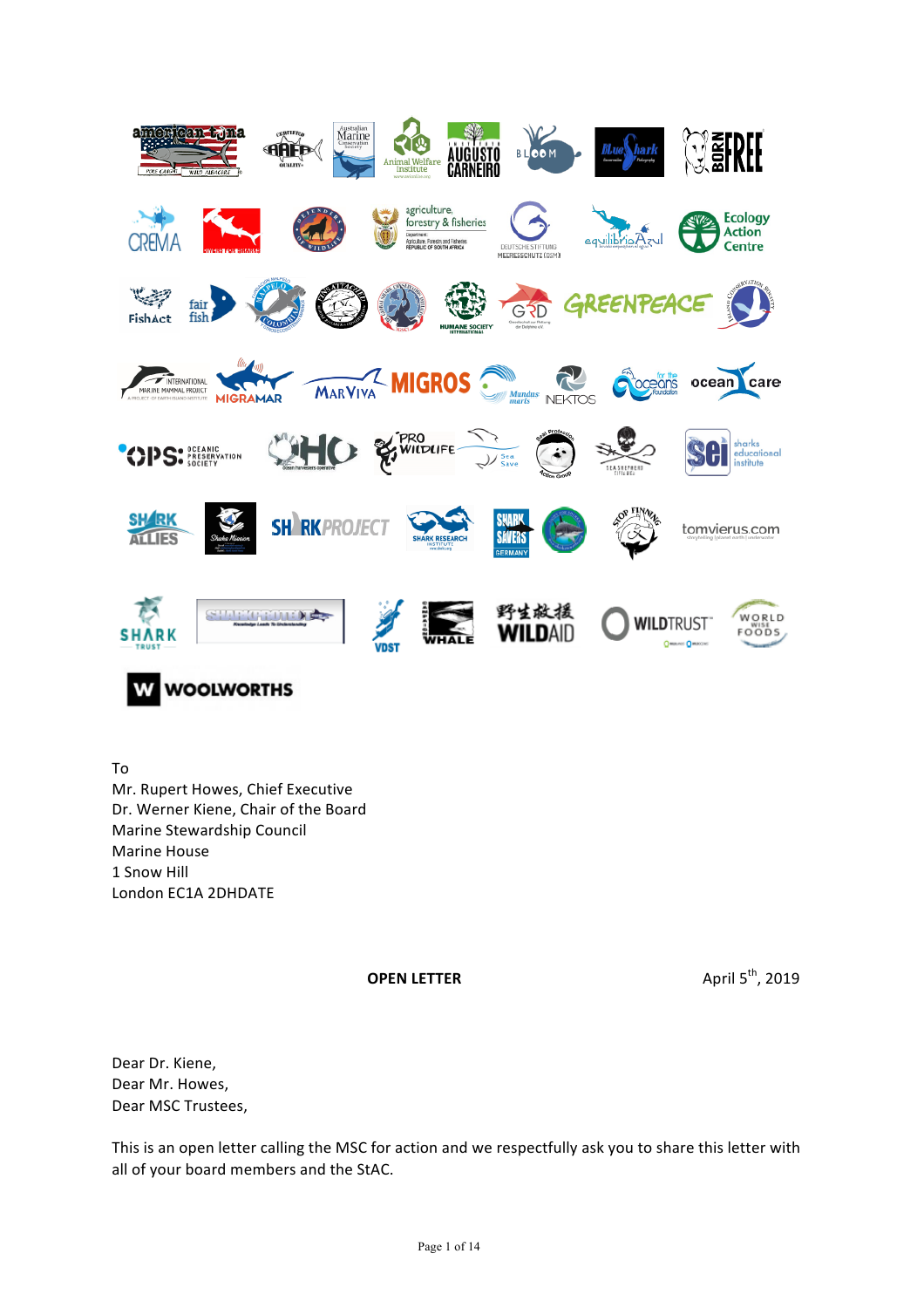Thank you for your letter dated 26 October 2018. As Prof. Dr. Michel Kaiser, who wrote this letter, is no longer with the MSC, we are addressing our response to you instead.

Please excuse that this response took longer than expected, but we were hoping to see some proactive and constructive progress from MSC to resolve this terrible issue. Unfortunately nothing has happened so far other than the start of a public consultation on shark finning of which the proposed options have unfortunately not been shared with the signatories of this letter upfront, so that we could have provided our expert & stakeholder input for the description of these proposals.

We have however shared and discussed your response with the signatories of the letter from last year and would like to share the outcome of these discussions with you today. In addition we also hope to draw your attention to some further research we have done in the meantime, which shows, that the issue of shark finning is by far not limited to the PNA fishery, which we had used as an example in our previous letter.

## **1. Executive Summary**

The MSC claims to be committed to ensuring that shark finning does not take place in any fisheries that are certified as sustainable, via a clear, easily applied policy. However, evidence shows that the CABs are failing to properly apply the MSC standard as regards shark finning. In order to rectify this situation, the MSC certification should be revised to require that a "fins naturally attached" policy be in place and complied with in order for a fishery to receive a score of SG60. It is also imperative that MSC requires the CABs to apply the precautionary principle. CABs have repeatedly made determinations on the likelihood of the existence of finning despite noting a lack of data availability. If finning, bycatch, and compliance data are unavailable or insufficient, CABs should be prohibited from certifying the fishery with respect to shark finning. Finally, MSC must ensure that the CABs are correctly applying MSC shark finning score standards. In numerous certified fisheries over the past decade, CABs have determined that it is 'unlikely that shark finning is taking place' despite evidence of finning and no evidence of sanctions being imposed related to such finning. CABs should only be permitted to certify a fishery if the data conclusively show the result needed (i.e. SG60 if the data conclusively show that it is unlikely that shark finning is taking place).

### **2. Your Response to our Letter**

We appreciate your response to our letter, however we would like to correct some factual misperception and incomplete facts that were presented.

### 2.1. Reducing the incidence of shark finning

We notice that your response referring to the newspaper reports and similar to the evidence submitted by Mr Howes/ the MSC following the EAC hearing is wholly inadequate for the following reasons:

- There are only  $4/5$  incidents reported in total.
- Three of the incidents reported are from July 2012. The MSC ban did not come into effect until 2013. Of the three reported, only two sanctions were imposed and one case was still ongoing.
- The two news reports from 2013 relate to long-liners, which are not part of the MSC certified fishery.
- The news reports from 2012 state that the sanction applied was a fine. Whilst the Marshall Islands Fisheries law provides a fine level that can be applied from \$25,000 to \$200,000 plus an amount equivalent to the value of shark fins confiscated, the two vessels reportedly fined had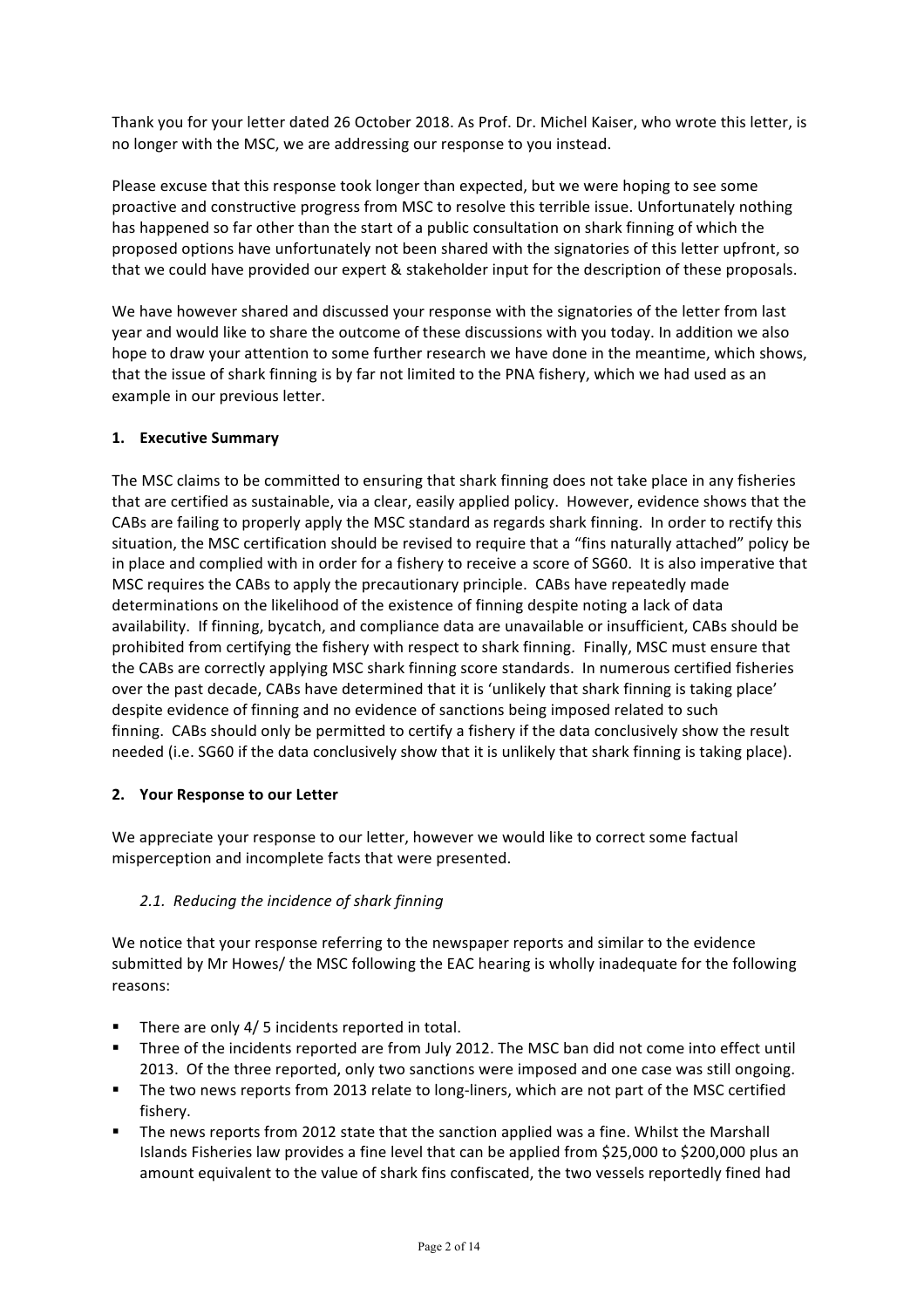been fined merely \$55,000. Therefore, not only was the fine at the bottom end of the scale but the level of fine is a drop in the ocean for most fisheries.

- Only one report talks of a ban, and that, as aforesaid related to a long-liner vessel that is not part of the certified fishery.
- All of the reports relate to sanctions reported to have been imposed in the Marshall Islands, yet the PNA is formed of 8 countries.
- **•** The MSC has been unable to provide any evidence that a vessel in the PNA FAD-Free fishery has been appropriately sanctioned since the imposition of the MSC ban. Indeed, no evidence of any sanctions being imposed in the period from April 10, 2013 to the date of submission has been provided, a period of over 5 and a half years, or, 5 years if you take the date of the recertification of the PNA.

## Therefore:

- 429 incidents of finning in the PNA between 2012-2015.
- 5 newspaper reports.
- 3 from before the MSC ban had come into effect.
- 2 relating to irrelevant long-liners.
- 426 cases for which the MSC has not provided any evidence, that vessels have been appropriately sanctioned in the PNA in the period 2012-2015. That is **99.3%** of cases.

Your reference to the downward trend of finning in WCPFC technical and compliance committee report WCPFC-TCC14-2018-RP02 with 1019, 332, 130 and 22 reported incidences between 2014 and 2017 shows indeed a very much appreciated overall decline of finning in the region. While we agree that "the measures in CMM 2013-08 [have] been the catalyst" for this encouraging decline, those numbers should still be evaluated with caution, especially the figure for 2017, as this figure "only represents approx. 50% of data collected in 2017". Furthermore it should be noted that WCPFC-TCC13-2017-RP02 actually had reported only 994, 190, and 97 cases of finning for 2014, 2015, and 2016, which obviously had to be corrected to higher values in the 2018 report for the years 2014 and 2015, as more data had become available.

We have also noticed that the surveillance audit of the PNA fishery has been scheduled for the week commencing 1st April 2019, and in light of our concerns about ongoing shark finning and the lack of prosecutions in this fishery, we will be keeping a close eye on proceedings from this surveillance audit. 

### *2.2. Lack of Transparency*

We were very disappointed to being referred back to the CAB for actual evidence of other prosecutions and the outcome of these, when the same CAB had already failed to provide such evidence during the assessment and objection process. As a standard setter the MSC itself should proactively investigate and uphold its standard when being made aware of such enormous discrepancies between the reported and prosecuted cases of violations of the ban in a certified fishery.

### *2.3. Moving Forward*

Your suggestion that MSC might possibly consider changes in the upcoming standard review as to "any vessel prosecuted for such [shark finning] would be excluded from the unit of certification" clearly falls short of strengthening the enforcement of the current finning ban in light of these shortcomings in actual prosecutions to happen.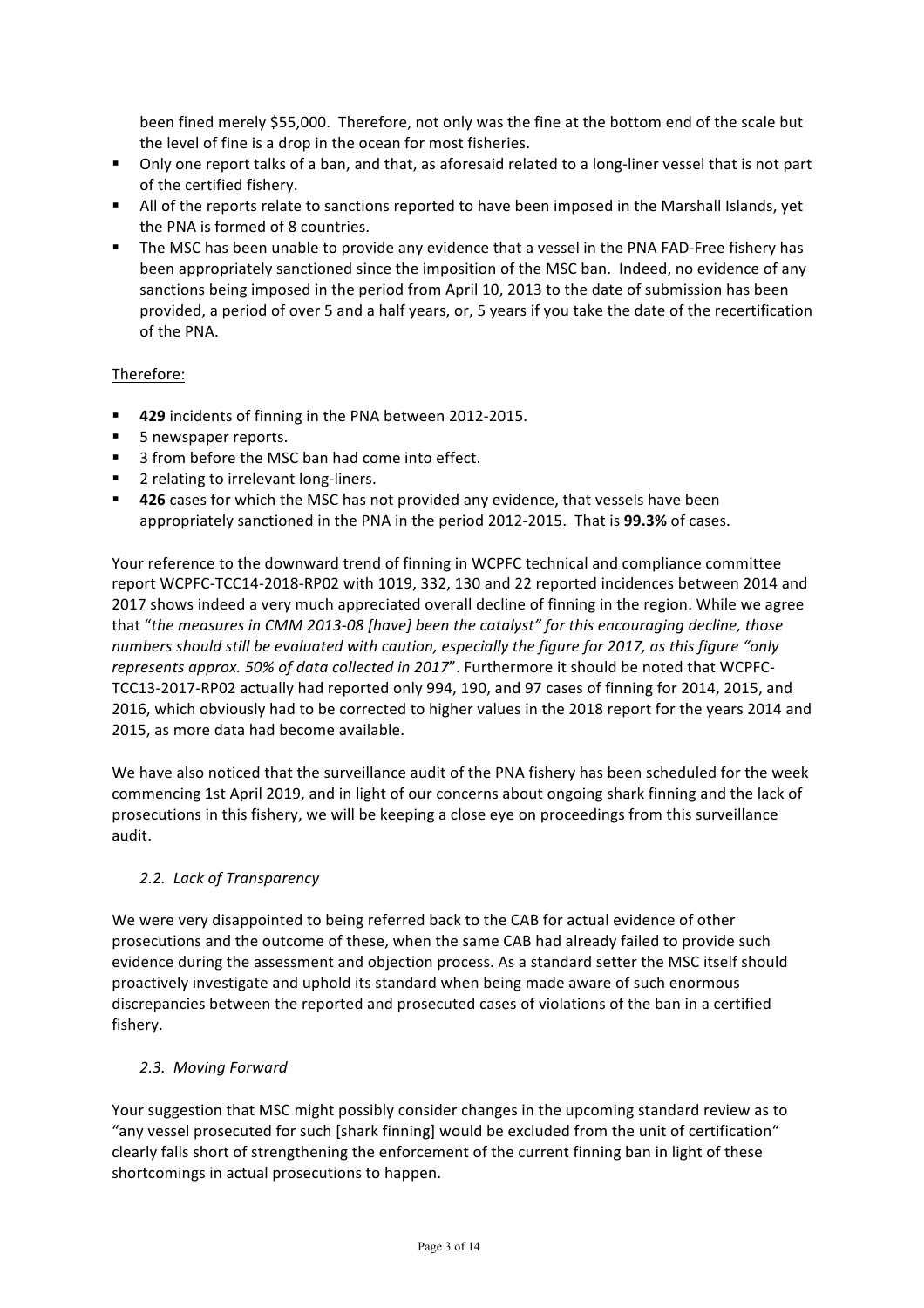Therefore, we remain deeply concerned that while the MSC continues to inform the public that the abhorrent practice of shark finning is banned, it continues to take place in certified fisheries and, in view of your announcement of the upcoming public consultation on shark finning, we wish to summarise a number of outstanding issues for your urgent consideration.

- As a minimum we would have expected to see a "fins naturally attached policy" to be implemented as a mandatory requirement for all fisheries interacting with sharks. While "fins naturally attached" are already mandatory in EU since 2013 and other countries, the WCPFC, in its WCPFC-TCC14-2018-22, 5th Draft, 2018, proposes to implement the policy in order "*to evaluate and assess compliance, as it has not been able to assess compliance with the 5% fins to carcass ratio currently included in CMM 2010-07*".
- **MSC Fisheries Standard v2.01 (31 August 2018) recognises "that a policy requiring the landing of** *all* sharks with fins naturally attached is the most rigorous approach to ensuring that shark *finning is not occurring*", yet MSC has not made this a mandatory requirement for scoring SG60 or "likely" to ensure that a practice that is officially banned can indeed not happen in a certified fishery.
- The introduction of a "fins naturally attached policy" for landings of sharks and shark products was also requested in our October 2018 letter and has been proposed by other stakeholders, too. It states the globally recognised best practice to verify and ensure finning is not taking place.
- **•** This should have been considered as a proposal for the current consultation.

## **3. Further Research Undertaken**

### **The policy**

The MSC's policy on shark finning is very clear in stating, that "... the CAB should not certify or *maintain* the certification of a fishery when there is objective verifiable evidence that indicates shark *finning is taking place."* CABs assessing fisheries must award a score of SG60 where it is likely shark finning is not taking place, SG80 where it is highly likely not taking place, and SG100 where there is a high degree of certainty finning is not taking place. Where the CAB knows finning is taking place, the fishery must receive a fail score on this indicator.

### **The policy in practice**

Despite the clarity of this policy, its application has been subject to interpretation, notably from the MSC 'Interpretation Log'.

For example, this Log states that "If only one or two cases have been reported, for example, and the *vessel/s* involved have been appropriately sanctioned, then the team may still conclude that it is likely or highly likely that shark finning is not taking place in any significant way". This interpretation is not consistent with the practice being banned.

### **Shark finning in MSC-certified tuna fisheries**

Even more concerning is that there appears to be a much wider tolerance of shark finning to happen in MSC certified fisheries beyond the example of the PNA fishery. So far we have reviewed this fishery as the most prominent example, however, after a more intensive review of other certification reports this appears to be far from being a one off incidence.

We have reviewed the assessment reports for a number of certified tuna fisheries and considered whether this interpretation is being applied in the way consumers would reasonably expect  $-$  please see table below.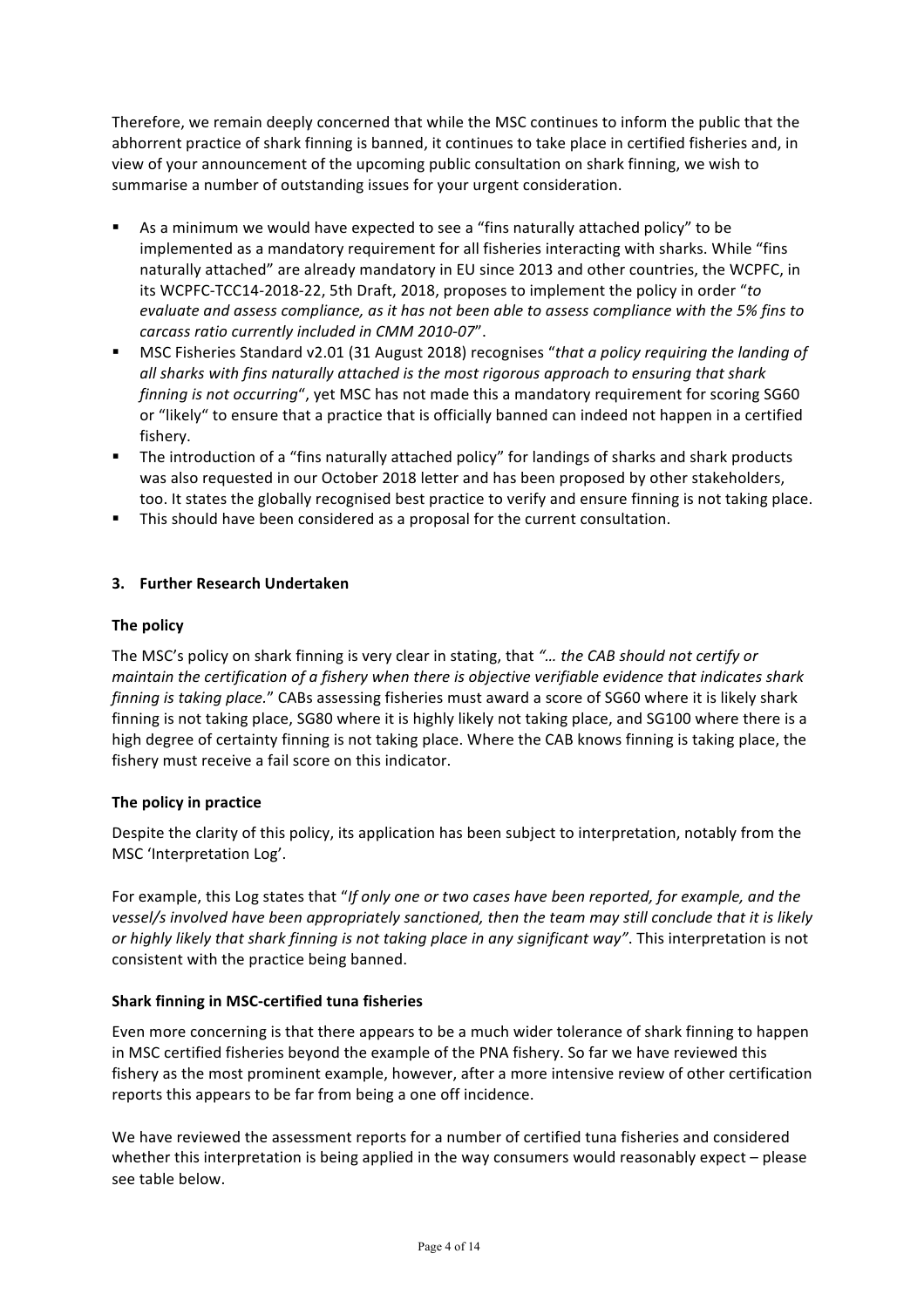We note that this review hasn't even included any fisheries that directly target sharks or any other fisheries outside tuna, some of these fisheries have even larger bycatch of sharks, such as e.g. longliners targeting swordfish.

Having done so, we have three concerns:

- 1. The practical application of MSC's policy on shark finning in practice;
- 2. The application of the precautionary approach to the assessment of fisheries where shark finning is taking place;
- 3. The lack of consistency and the impact on consumers.

| <b>Fishery</b>                                                                                                                                                                                    | CAB's assessment and MSC's application of shark-finning ban                                                                                                                                                                                                                                                                                                                                                                                                                                                                                                                                                                                                                                                                                                                                                                                                                                                                                                                                                                                                                       |
|---------------------------------------------------------------------------------------------------------------------------------------------------------------------------------------------------|-----------------------------------------------------------------------------------------------------------------------------------------------------------------------------------------------------------------------------------------------------------------------------------------------------------------------------------------------------------------------------------------------------------------------------------------------------------------------------------------------------------------------------------------------------------------------------------------------------------------------------------------------------------------------------------------------------------------------------------------------------------------------------------------------------------------------------------------------------------------------------------------------------------------------------------------------------------------------------------------------------------------------------------------------------------------------------------|
| <b>PNA Western and Central</b><br>Pacific skipjack and yellowfin<br>Certified since 2011                                                                                                          | At least 429 instances of shark finning during period considered<br>٠<br>by the CAB (2012-2015).<br>Evidence recently submitted by MSC to UK Parliament's<br>$\blacksquare$<br>Environmental Audit Committee did not demonstrate that the<br>vessel/s involved had been appropriately sanctioned. Evidence<br>shared covered just 4/5 incidents, of which 3 pre-date the ban<br>coming into effect and 2 relate to long-liners not part of the<br>MSC fishery.<br>Despite 429 incidences of finning and an absence of<br>٠<br>appropriate sanctions, a score of 80 was assigned on this SI and<br>the PNA recertified in 2018.<br>$\blacksquare$<br>No more recent data have been provided although observer<br>data from the RFMO have been published                                                                                                                                                                                                                                                                                                                            |
| Re-certified in 2018<br>https://fisheries.msc.org/en/fi<br>sheries/pna-western-and-<br>central-pacific-skipjack-and-<br>yellowfin-unassociated-non-<br>fad-set-tuna-purse-<br>seine/@@assessments |                                                                                                                                                                                                                                                                                                                                                                                                                                                                                                                                                                                                                                                                                                                                                                                                                                                                                                                                                                                                                                                                                   |
| <b>Tri-Marine Western and</b><br><b>Central Pacific Skipjack and</b><br><b>Yellowfin Tuna fishery</b>                                                                                             | Acknowledged in assessment report that 21 instances of shark<br>٠<br>finning occurred 2010-2013.<br>The CAB SCS noted that finning was a "rare event" but also<br>$\blacksquare$<br>acknowledged concerns expressed by the TCC (TCC 10 2014)<br>"about the level of reporting, the ambiguity of the fin-to-carcass<br>ratio method for monitoring compliance, the subsequent<br>inability of the WCPFC to determine compliance with this<br>measure, and the lack of any clear sanctions for the few<br>reported cases on non-compliance. The requirements of the SG<br>80 level are therefore not considered to be met".<br>Despite SCC noting "there is not yet evidence that the rare<br>٠<br>examples [of shark finning] are followed by appropriate<br>sanctions", they scored the relevant SI at 75.<br>$\blacksquare$<br>A condition was placed requesting that 'by the fourth<br>surveillance audit demonstrate that it is highly likely that shark<br>finning is not taking place or that, if rare cases are reported,<br>that measures are taken to address the issue." |
| Certified since 2016<br>https://fisheries.msc.org/en/fi<br>sheries/tri-marine-western-<br>and-central-pacific-skipjack-<br>and-yellowfin-<br>tuna/@@assessments                                   |                                                                                                                                                                                                                                                                                                                                                                                                                                                                                                                                                                                                                                                                                                                                                                                                                                                                                                                                                                                                                                                                                   |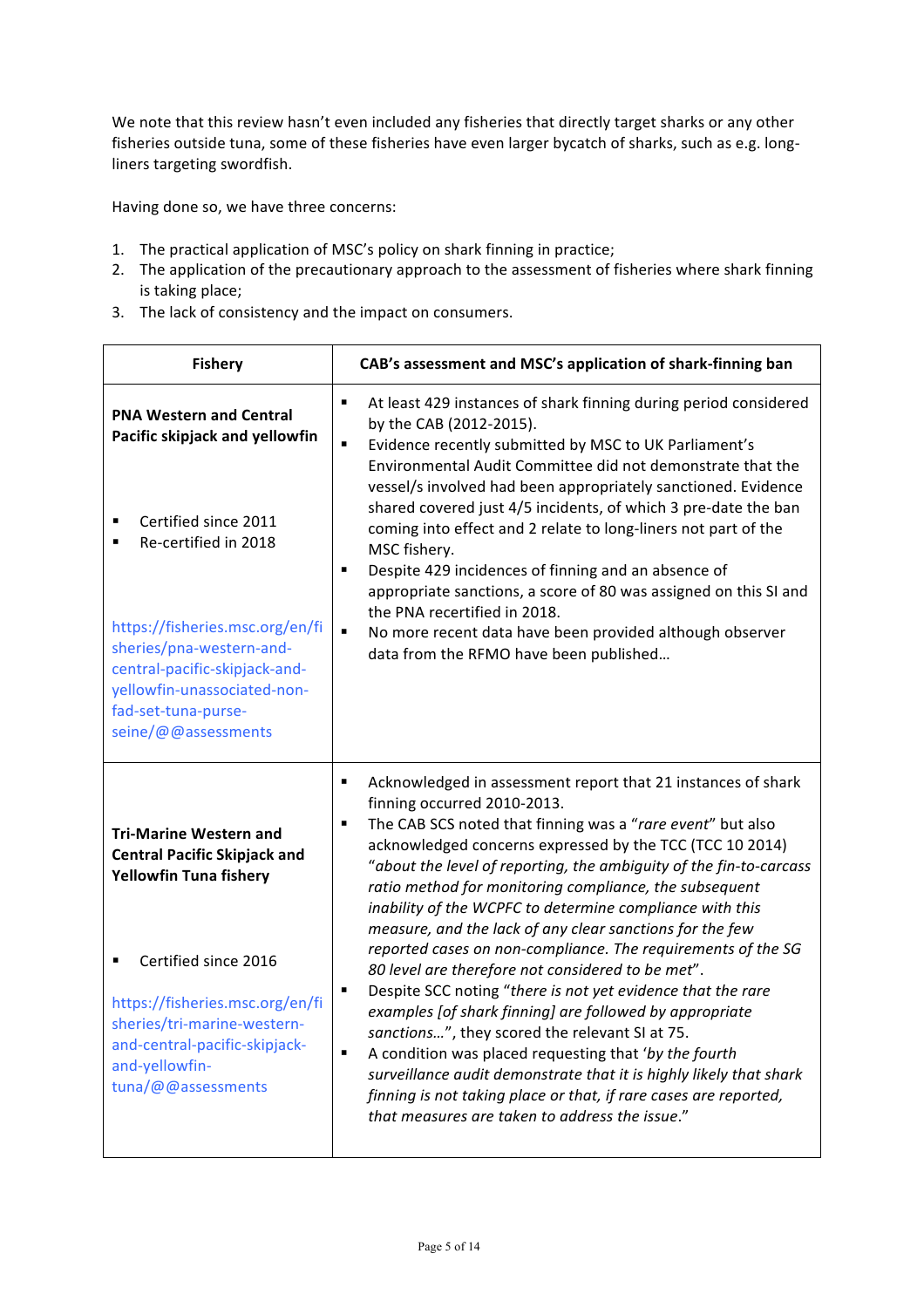| <b>Fishery</b>                                                                                                                                                                                                                                                              | CAB's assessment and MSC's application of shark-finning ban                                                                                                                                                                                                                                                                                                                                                                                                                                                                                                                                                                                                                                                                                                                                                                                                                                                                                                                                                                                                            |
|-----------------------------------------------------------------------------------------------------------------------------------------------------------------------------------------------------------------------------------------------------------------------------|------------------------------------------------------------------------------------------------------------------------------------------------------------------------------------------------------------------------------------------------------------------------------------------------------------------------------------------------------------------------------------------------------------------------------------------------------------------------------------------------------------------------------------------------------------------------------------------------------------------------------------------------------------------------------------------------------------------------------------------------------------------------------------------------------------------------------------------------------------------------------------------------------------------------------------------------------------------------------------------------------------------------------------------------------------------------|
| <b>WPSTA Western and Central</b><br>Pacific skipjack and yellowfin<br>free school purse seine<br>Certified in 2018<br>https://fisheries.msc.org/en/fi<br>sheries/wpsta-western-and-<br>central-pacific-skipjack-and-<br>yellowfin-free-school-purse-<br>seine/@@assessments | SCS confirmed for the Chinese UoC that they "were not<br>п<br>provided with data from the observer databases on the number<br>of shark finning events recorded for the relevant vessels our<br>scores instead reflect the low levels of shark finning that have<br>been recorded on other WPFC purse seine vessels."<br>Regarding sanctions, SCS noted "Our assessment also reflects<br>п<br>the general concerns expressed by the TCC (TCC 2014) about<br>the subsequent inability of the SCPFC to determine compliance<br>with this measure and the lack of any clear sanctions for the<br>few reported cases on noncompliance."<br>Despite this acceptance that there were "low levels of finning",<br>п<br>and a lack of any clear sanctions imposed, it was still scored at<br>75.<br>The CAB was satisfied by placing conditions that for China /<br>п<br>Chinese Taipei by the third/second surveillance audit the<br>fishery has to "provide evidence that is sufficient to<br>demonstrate that it is highly likely that shark finning is not<br>taking place" |
| <b>The North-Eastern Tropical</b><br><b>Purse Seine yellowfin and</b><br>skipjack tuna fishery<br>Certified in 2017<br>https://fisheries.msc.org/en/fi<br>sheries/northeastern-tropical-<br>pacific-purse-seine-yellowfin-<br>and-skipjack-tuna-<br>fishery/@@assessments   | The CAB confirmed shark finning was taking place $-$ the number<br>٠<br>of instances was small.<br>Regarding sanctions, the CAB stated that CONAPESCA provided<br>٠<br>evidence of a case of shark finning by a vessel and the vessel<br>was found guilty.<br>However, that vessel was not from the UoA and it was stated<br>٠<br>the case was subject to appeal and ongoing (CONAPESCA,<br>2015b).<br>"There are no recent data from the Compliance Committee,<br>٠<br>however, on the level of compliance with C-05-03 and no<br>information through the IRP on sanctions for any non-<br>compliance. We therefore do not consider it to be highly likely<br>that shark finning is not taking place." The CAB recorded a<br>score of 70.<br>The CAB placed a condition for Silky sharks and oceanic<br>٠<br>whitetips, requesting that "by the fourth annual surveillance,<br>provide evidence that it is highly likely that shark finning is not<br>taking place."                                                                                                  |
| <b>SZLC CSFC &amp; FZLC FSM EEZ</b><br><b>Longline Yellowfin and</b><br><b>Bigeye Tuna</b><br>Certified in 2019                                                                                                                                                             | The UoA is predominantly made up by Chinese and Taiwanese<br>п<br>vessels<br>With only 57 trained observers available for both the long-line<br>٠<br>and purse seine fleet) no observers have been placed on non-<br>FSM flagged long-line boats in recent years. For this<br>assessment, NORMA provided observer data for 2015 and<br>2016, corresponding to 3 and 6 trips for those years<br>respectively.<br>"At national FSM level, all elasmobranchs (sharks and rays) are                                                                                                                                                                                                                                                                                                                                                                                                                                                                                                                                                                                        |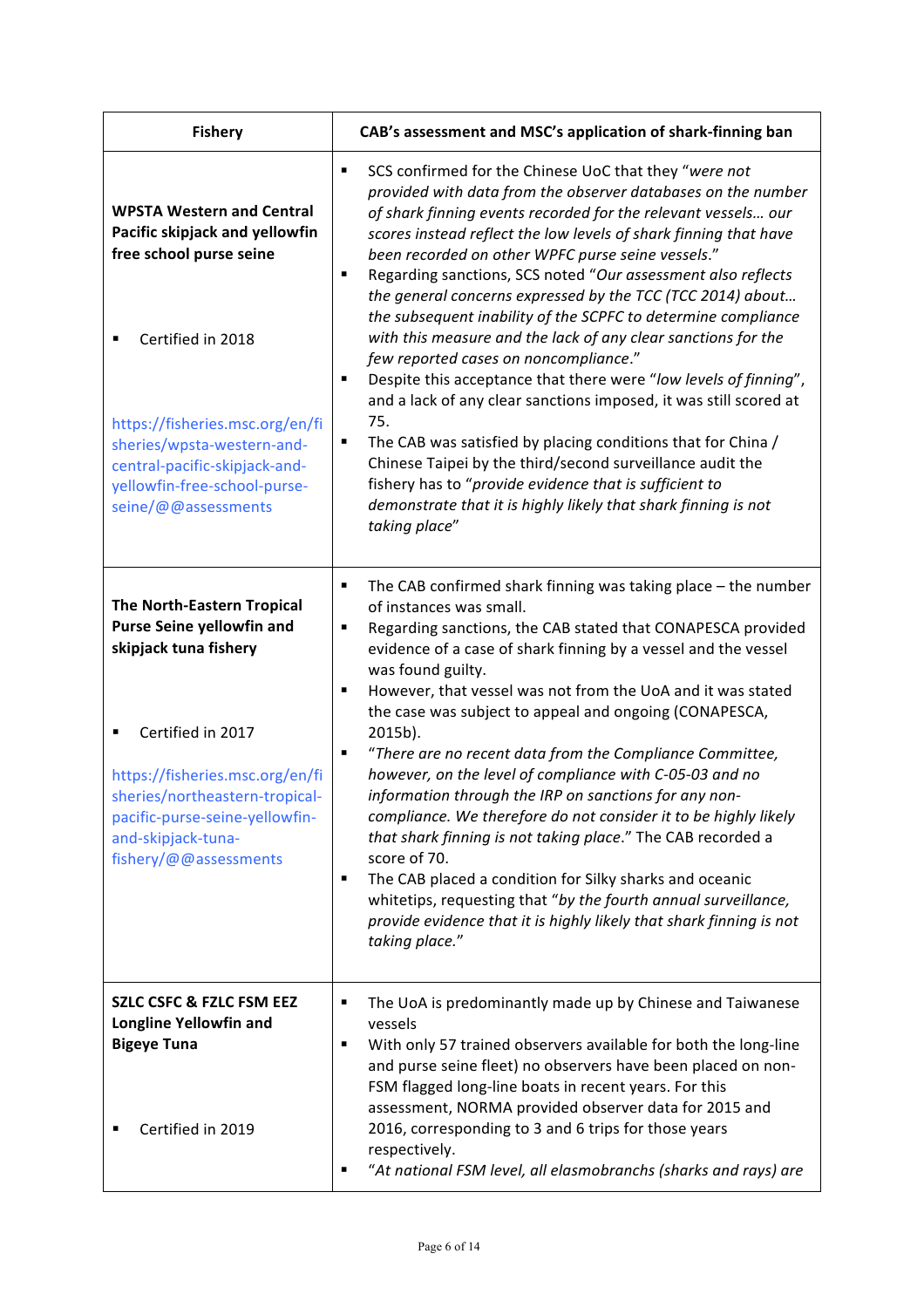| <b>Fishery</b>                                                                                                             | CAB's assessment and MSC's application of shark-finning ban                                                                                                                                                                                                                                                                                                                                                                                                                                                                                                                                                                                                                                                                                                                                                                                                                                                                                                                                                                                                                                                                                                                                                                                                                                                                                                                                                                                                                                                                                                                                                                                                                                                                                                                                                                                                                                                                                                                                                                                                                                                                                                                                                                                                                                                                                                       |
|----------------------------------------------------------------------------------------------------------------------------|-------------------------------------------------------------------------------------------------------------------------------------------------------------------------------------------------------------------------------------------------------------------------------------------------------------------------------------------------------------------------------------------------------------------------------------------------------------------------------------------------------------------------------------------------------------------------------------------------------------------------------------------------------------------------------------------------------------------------------------------------------------------------------------------------------------------------------------------------------------------------------------------------------------------------------------------------------------------------------------------------------------------------------------------------------------------------------------------------------------------------------------------------------------------------------------------------------------------------------------------------------------------------------------------------------------------------------------------------------------------------------------------------------------------------------------------------------------------------------------------------------------------------------------------------------------------------------------------------------------------------------------------------------------------------------------------------------------------------------------------------------------------------------------------------------------------------------------------------------------------------------------------------------------------------------------------------------------------------------------------------------------------------------------------------------------------------------------------------------------------------------------------------------------------------------------------------------------------------------------------------------------------------------------------------------------------------------------------------------------------|
| https://fisheries.msc.org/en/fi<br>sheries/szlc-csfc-fzlc-fsm-eez-<br>longline-yellowfin-and-bigeye-<br>tuna/@@assessments | protected under Section 913 of its FSM Code Title 24. The<br>regulation does not ban the landing of sharks, but stipulates<br>that all sharks caught alive must be released and that any shark<br>dead upon hauling may be landed with its fins naturally<br>attached. At state level (Chuuk, Pohnpei, Kosrae and Yaap),<br>shark sanctuaries are in place and sharks are only allowed to be<br>targeted for traditional use". However, this does not affect the<br>UoA as this fishery takes place outside the 24nm limit!<br>"Since the regulations were adopted in 2015, NORMA reports a<br>good level of compliance by all long-line fleets, including the<br>UoA. One side-effect, however, has been that sharks that were<br>previously retained and therefore reported in logbook data, are<br>now more frequently cut off at the line which has likely resulted<br>in under-reporting".<br>"This means that the observer data are now the only reliable<br>٠<br>source on interactions with sharks in this fishery. While the<br>team agreed that the available observer data provides some<br>objective basis for confidence that the strategy will work (SG80<br>is met), the evidence base was lacking to provide high<br>confidence. SG100 is not met".<br>Data availability: "For this assessment, logbook data for 2015<br>Е<br>and 2016 were obtained for the entire UoA, as summarised in<br>Table 10. The reason why only two years' data are presented in<br>the report is related to the implementation of the shark<br>regulations at the start of 2015. In addition to a ban on shark<br>finning, long-line vessels were no longer permitted to target or<br>land sharks as a result of these regulations. Only sharks that<br>were dead upon hauling are now permitted to be landed, with<br>fins naturally attached."<br>"The team therefore determined that logbook and observer<br>data prior to 2015 were not representative of the current UoA".<br>Shark finning was considered as "not relevant as the target<br>species is not a shark" and "sharks are all protected in FSM and<br>are therefore considered under ETP species"<br>Therefore not scoring is available and no condition has been<br>п<br>placed on shark finning despite the low observer level (and<br>literally no observers on the Chinese and Taiwanese vessels! |

In our view, each of the above fisheries failed / fails to meet the required compliance with the standard. 

# Failure to apply the precautionary principle

The MSC, following the FAO International Code of Conduct for Responsible Fisheries (1995) and the UN Fish Stocks Agreement (1995), states its intention for the precautionary approach to be applied through certification requirements.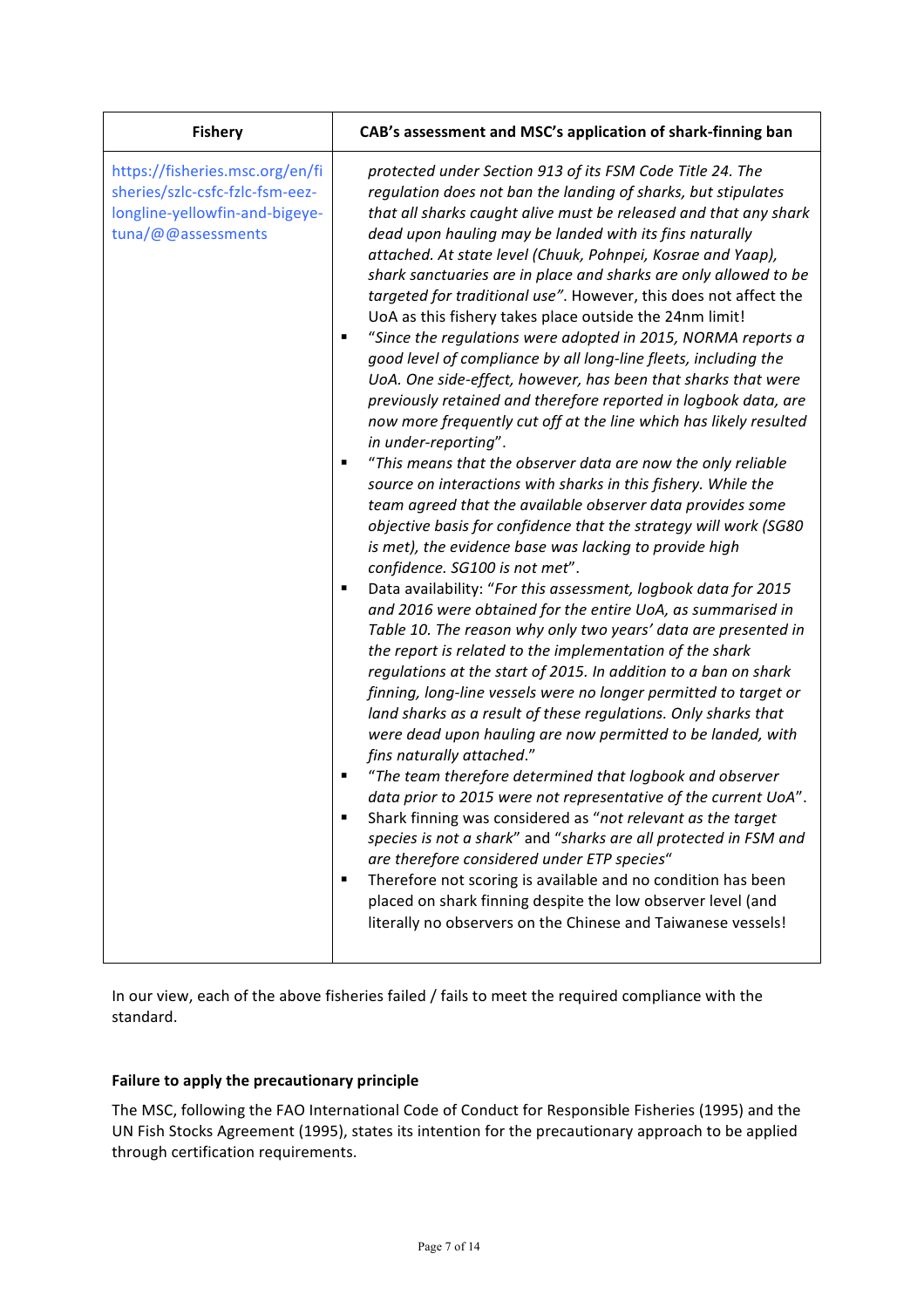Again, while this policy is clear, its application with regards to shark finning in the fisheries as highlighted above is anything but.

- For example, a unit being scored at 75 despite no data being provided on the number of shark finning events, and a lack of clear sanctions on the few reported cases of non-compliance, does not appear to be an evident application of the precautionary approach.
- **•** And it also appears incompatible with an precautionary approach, that a fishery operating with Taiwanese and Chinese vessels gets certified setting only a condition that the fishery has to demonstrate within a time frame of 2-3 years that shark finning is most likely not happening. Although there is public knowledge as recently published by EJF https://ejfoundation.org/search/results?searchbar=shark+finning, that especially Taiwanese vessels are still often engaging in shark finning, and that neither China nor Taiwan are strictly enforcing the ban on shark finning.
- **•** Or shark finning is not scored at all with reference to "shark finning is banned and sharks must *not be retained"*, as the sole justification for not scoring. Yet at the same time the CAB acknowledges that only little observer data and literally no observer for the predominantly Chinese or Taiwanese vessels in the fishery are available to verify the numbers and the fate of an estimated 1600 silky sharks caught by this fishery per year.

### **Lack of consistency**

The examples highlighted above also demonstrate a clear lack of consistency in scoring. For example, the PNA fishery, where there were at least 429 incidents of shark finning, was awarded a score of 80 (i.e. highly likely that there is no shark finning taking place). Meanwhile, the Tri-Marine fishery, where there were 21 reported incidents of shark finning, received a score of 75 ('likely' that there is no shark finning taking place).

Consequently, there is not only a discrepancy between consumers being told shark finning is banned and its continued incident in certified fisheries, but also significant discrepancies in the way in which the MSC's shark finning policy is applied. These make it difficult for a consumer to understand, and have confidence in, that policy.

#### **Conclusion**

To conclude, MSC's stated policy on shark finning appears to be clear, easy to apply and providing certainty to consumers. This policy is altered by the Interpretation Log's statement that a fishery should not fail for shark finning if the "one or two" incidents have been appropriately dealt with and the vessels sanctioned. If that were how MSC policy was applied, then it does not seem at odds with a statement that the practice is banned.

However, in reality, the above examples demonstrate that CABs have concluded it is "likely or highly *likely shark finning is not taking place*" even in cases where there is little or no data, little or no evidence of sanctions, or the fact of 429 confirmed incidents.

Also applying a precautionary approach certification of fisheries that are at high risk of being involved in shark finning, such as fisheries with Chinese or Taiwanese vessels, should require a much higher scrutiny during assessment and certification to identify whether shark finning can be realistically assumed as "*likely*" or "*highly likely*" not to happen. Setting a condition by which the fishery has to provide such proof within a time frame of 2-3 years after certification is far from taking a precautionary approach.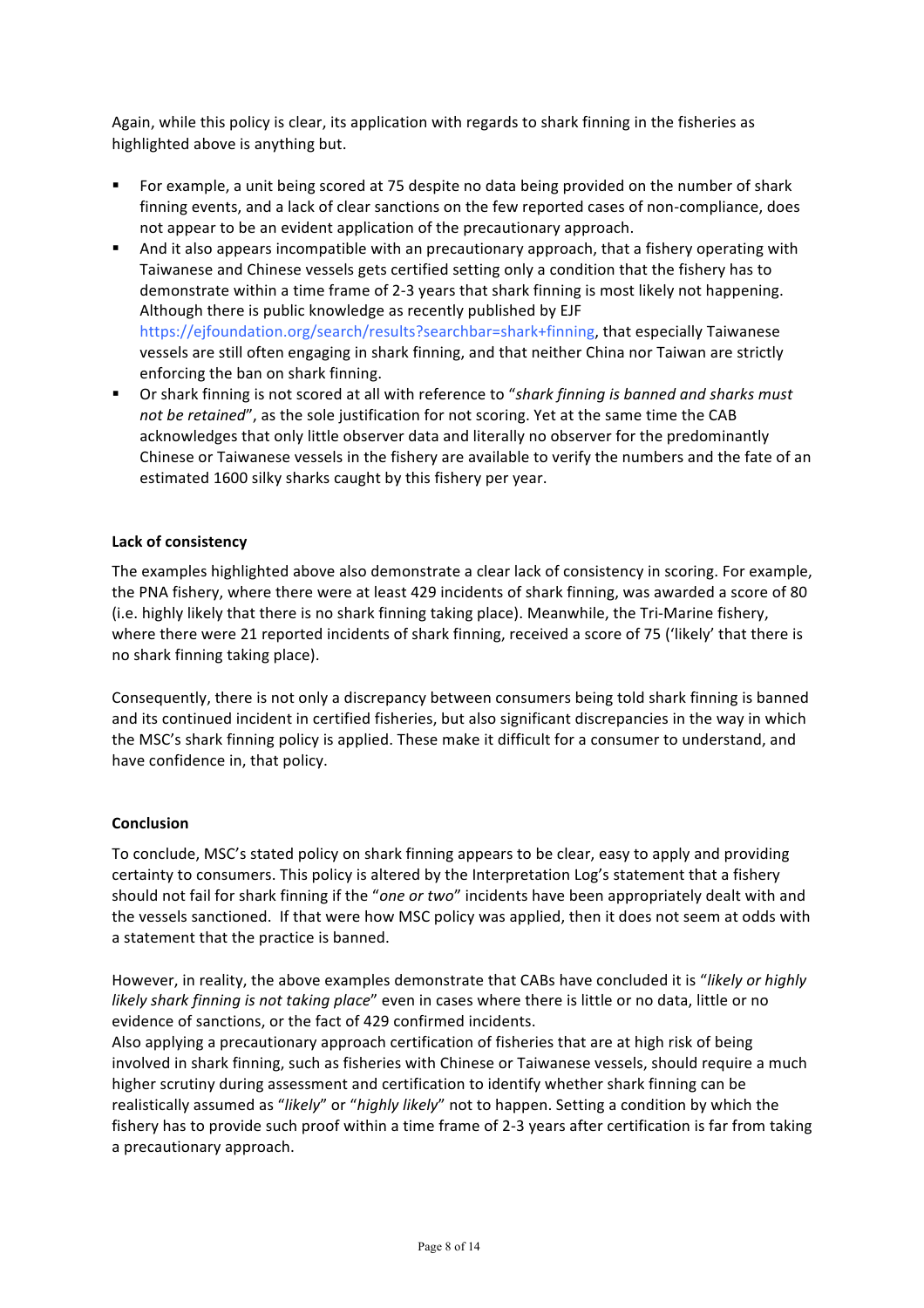- Shark finning should preclude a fishery upfront from entering the certification process. Before certification, fisheries that have a high risk of interacting with sharks, as either targeting sharks or having high shark bycatch in secondary species or in ETP species, shall have in place a 'fins naturally attached policy' and CABs must verify prior to certification that the policy is in place and complied with. MSC Fisheries Standard v2.01 (31 August 2018) recognises on page 36 "that a policy requiring the landing of all sharks with fins naturally attached is the most rigorous *approach to ensuring that shark finning is not occurring*", yet MSC has so far not made this a mandatory requirement for scoring SG60, to ensure that a practice that is officially banned can indeed not happen in a certified fishery.
- Availability of adequate external verification for bycatch data and compliance with the ban on shark finning is essential to justify the scoring of the CAB. While both, representative human observer coverage or electronic surveillance measures may be adequate measures, the extent of coverage must be consistent throughout fisheries with similar risks and no longer at the discretion of the CAB to decide, which extent to consider adequate.
- The ongoing misapplication of the FCR must not be allowed to continue. MSC must strictly enforce the terms of the FCR only allowing 1 or 2 incidents where there is clear, unequivocal publicly available evidence that the vessels have been appropriately sanctioned. Where CABs have not adopted such a stance, MSC must intervene. If the current rules do not allow this, they should be revised as soon as possible.

We, as a group of leading conservation organisations, small non-profits dedicated to shark conservation and the eradication of shark finning, ethical retailers, and responsible seafood suppliers, are keen to work with you in finding solutions so that the scourge of shark finning is permanently eliminated from all MSC-certified fisheries. The MSC can play an important leadership role by ensuring that your board decision on shark finning is fully implemented and that your organisation is seen to champion a no tolerance approach with respect to this abhorrent practice.

We hope that you will see this letter as a constructive engagement, setting out steps that you can take to protect sharks from finning in existing and future MSC-certified fisheries. By doing this you will also be fulfilling your duty to protect consumers from buying fish that has been associated with this wanton and highly destructive practice, while they actually believe that they are helping to protect endangered species and the biodiversity of our oceans, through their "sustainable" choices.

We are sure you agree that the MSC label should never be associated with this abhorrent practice.

Yours sincerely,

**Tim Thomas** President American Albacore Fishing Association

**Natalie Webster** Operations Director American Tuna

**Tooni Mahto** Fisheries and Threatened Species Campaign Manager Australian Marine Conservation Society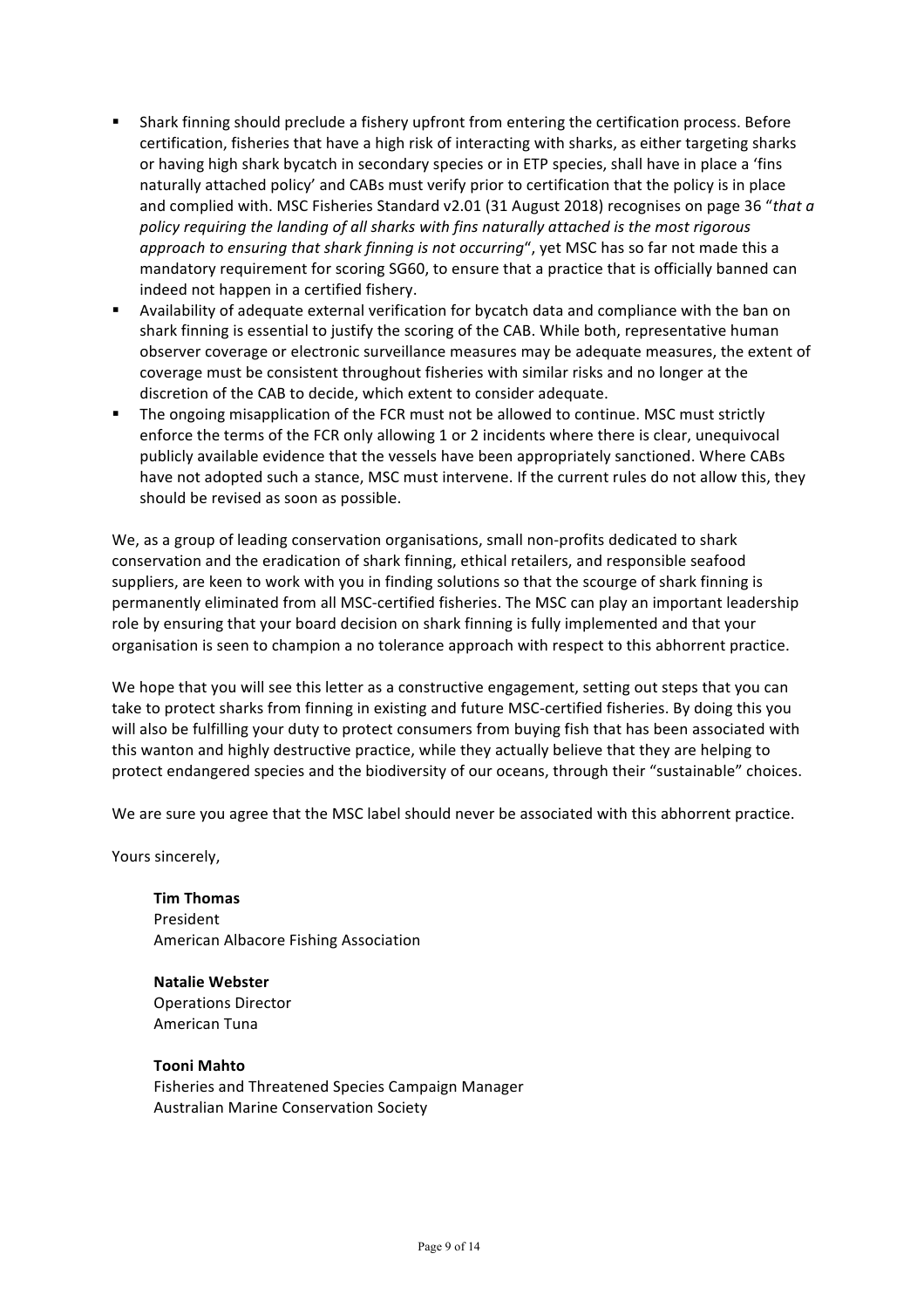## **Susan Millward** Director Marine Animal Program Animal Welfare Institute

**José Truda Palazzo, Jr.** Vice-President The Augusto Carneiro Institute

**Dr. Frédéric Le Manach** Scientific Director Bloom

### **Katrien Vandevelde & Jan Wouters**

Founders **Blue Shark Conservation** 

## **Dr. Mark Jones**

Head of Policy Born Free Foundation

### **Isabel Naranjo**

President CREMA (Centro Rescate Especies Marinas Amenazadas)

### **Alejandra Goyenechea**

Senior International Counsel Defenders of Wildlife

### **Siphokazi Ndudane**

Deputy Director General Department of Agriculture Forestry and Fisheries Republic of South Africa

### **Ulrike Kirsch**

Foundation Board Member Deutsche Stiftung Meeresschutz

**Paulo Guilherme Alves Cavalcanti** Co-Founder Divers for Sharks

**Shannon Arnold** Marine Policy Coordinator Ecology Action Centre

# **Felipe Vallejo**

Executive Director Equilibrio Azul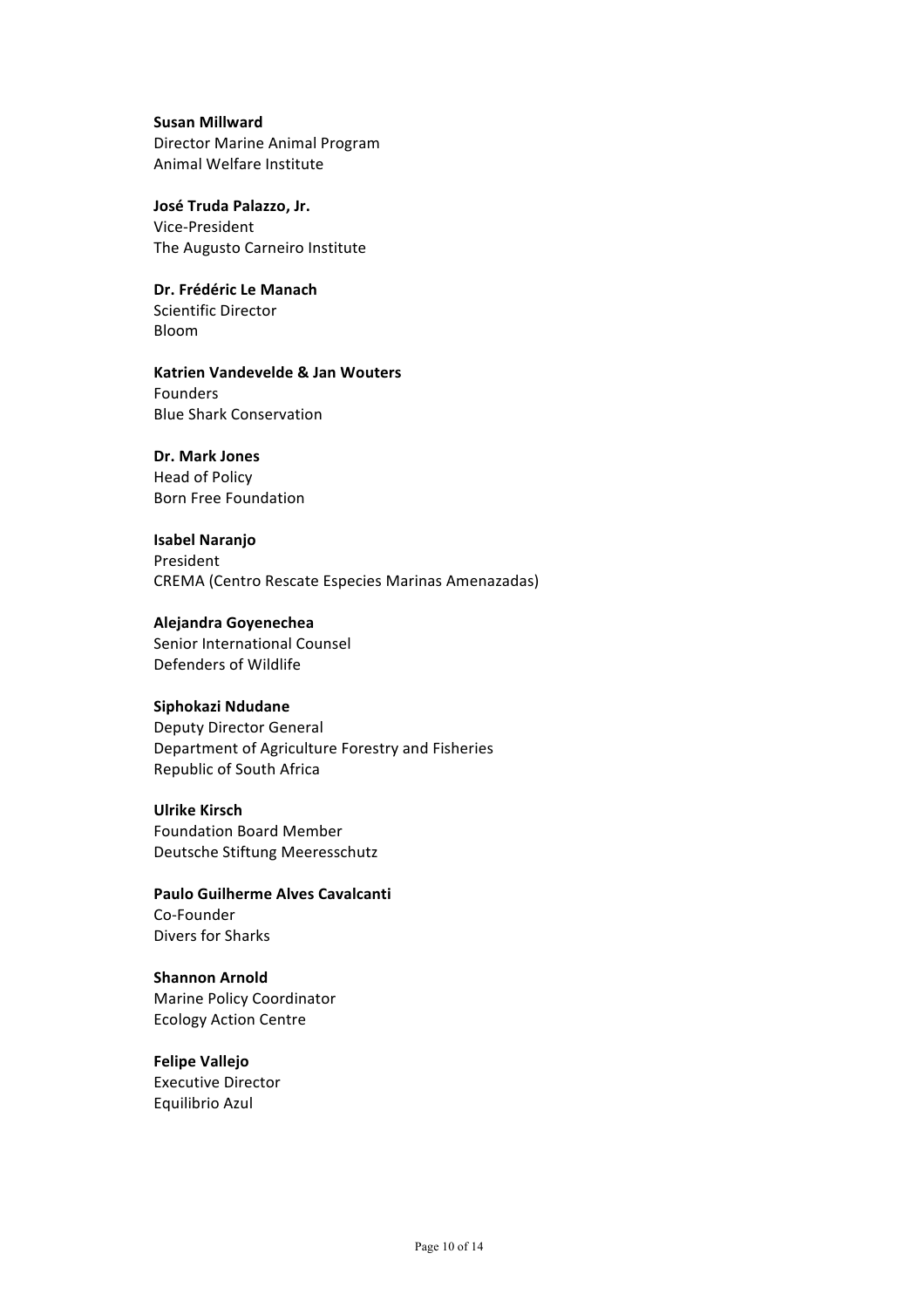### **Billo Heinzpeter Studer**

President Fair Fish International Association

### **Randall Arauz**

Marine Conservation Policy Consultant Fins Attached Marine Research and Conservation

## **Valeska Diemel**

Director FishAct

# **Sandra Bessudo Lion**

Fundadora/Directora Ejecutiva Fundación Malpelo y Otros Ecosistemas Marinos

## **Ulrich Karlowski**

Board Member Gesellschaft zur Rettung der Delphine

### **Veerle Roelandt**

President The Global Shark Conservation Initiative

### **Oliver Knowles**

Senior Advisor Oceans Campaign Greenpeace International

#### **Andrew Lurie**

Senior Attorney, International Law & Trade Humane Society International

# **David Phillips**

Director International Marine Mammal Project Earth Island Institute

## **Pierre-André Adam** ICS Head of Science & Projects Island Conservation Society

**Frederic Buyle** Nektos

### Dr. Jorge A. Jiménez Director General Mar Viva

# **Rosario Alvarez**

Executive Director MIGRAMAR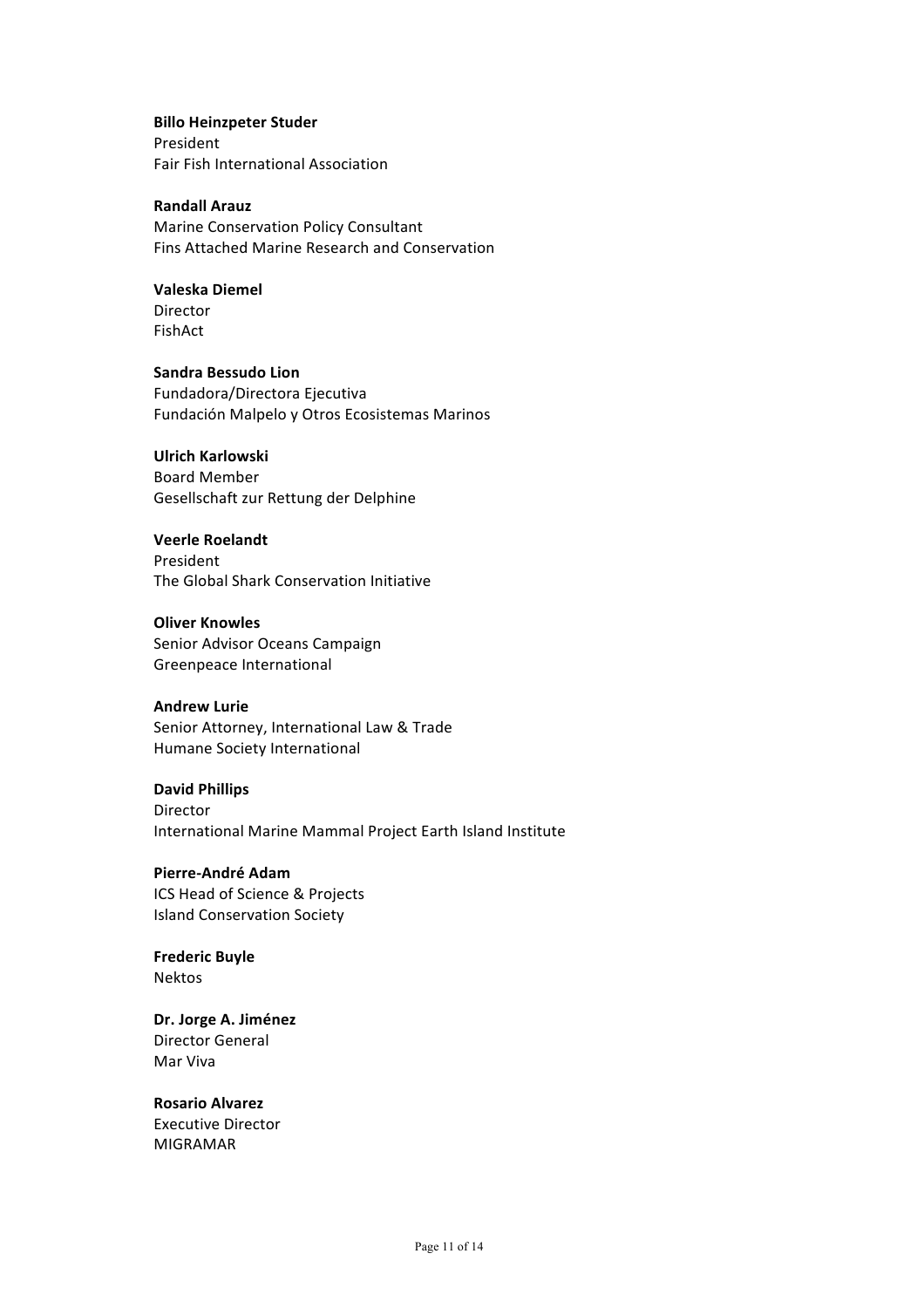Dr. Cornelia E. Nauen, Vorsitzende Mundus maris

**Sandra Hinni** Projektleiterin Nachhaltigkeit Fisch MIGROS

**Natalie Webster** Vice President Operations Ocean Harvesters Operative

**Jorge Serendero** CEO For the Oceans Foundation

**Sigrid Lüber** President OceanCare

**Louie Psihoyos** Executive Director Oceanic Preservation Society

**Dr. Sandra Altherr** Founder Pro Wildlife

**Georgienne Bradley** Director Sea Save Foundation

**Jorge Serendro** President Sea Shepherd Conservation Society, Costa Rica

**Andy Ottaway** Founding Director Seal Protection Action Group

**Fernando Reis** Executive Director Sharks Educational Institute

**Fabienne Rossier** President Sharks Mission France

**Marie Levine** Executive Director Shark Research Institute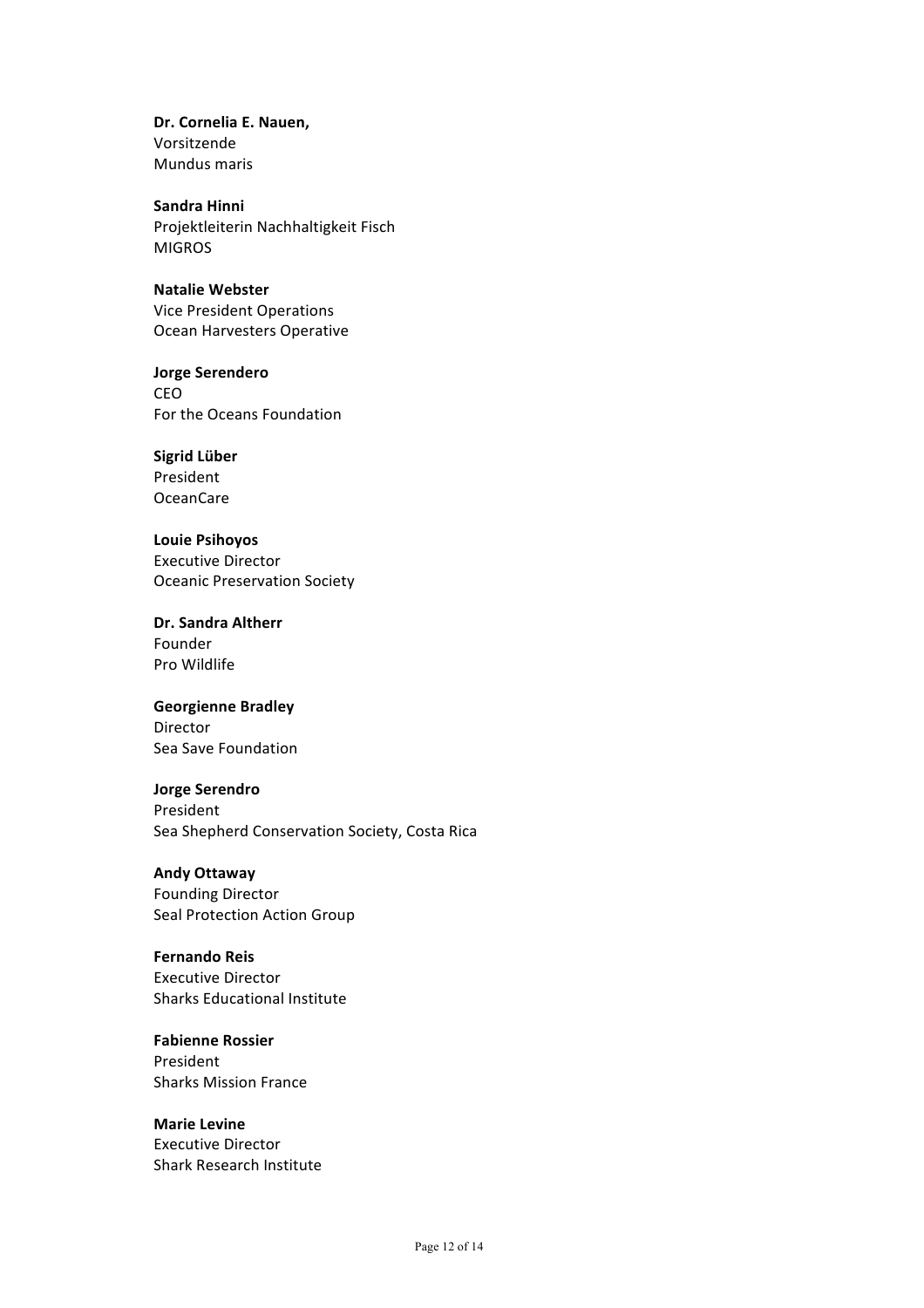**Sabine Falk** Board Shark Savers Germany

# **David McGuire**

Director Shark Stewards

### **Stefanie Brendl**

Executive Director, Founder Shark Allies

**Herbert Futterknecht** President Sharkproject Austria

# **Friederike Kremer-Obrock**

President Sharkproject e.V. Germany

# **Alex Smolinsky**

President Sharkproject International

## **Denise Smolinsky**

President Sharkproject Switzerland

### **Baron Jupp Kerckerinck zur Borg**

Founder Sharkprotect e.V. Germany

### **Ali Hood**

Director of Conservation The Shark Trust

# **Julian Engel**

Second Chairman **Stop Finning** 

# **Tom Vierus**

Marine Biologist, Photographer, Filmmaker, German Science Photographer 2016/2017

# **Prof. Ralph O. Schill**

President Scientific Committee German Underwater Federation (VDST)